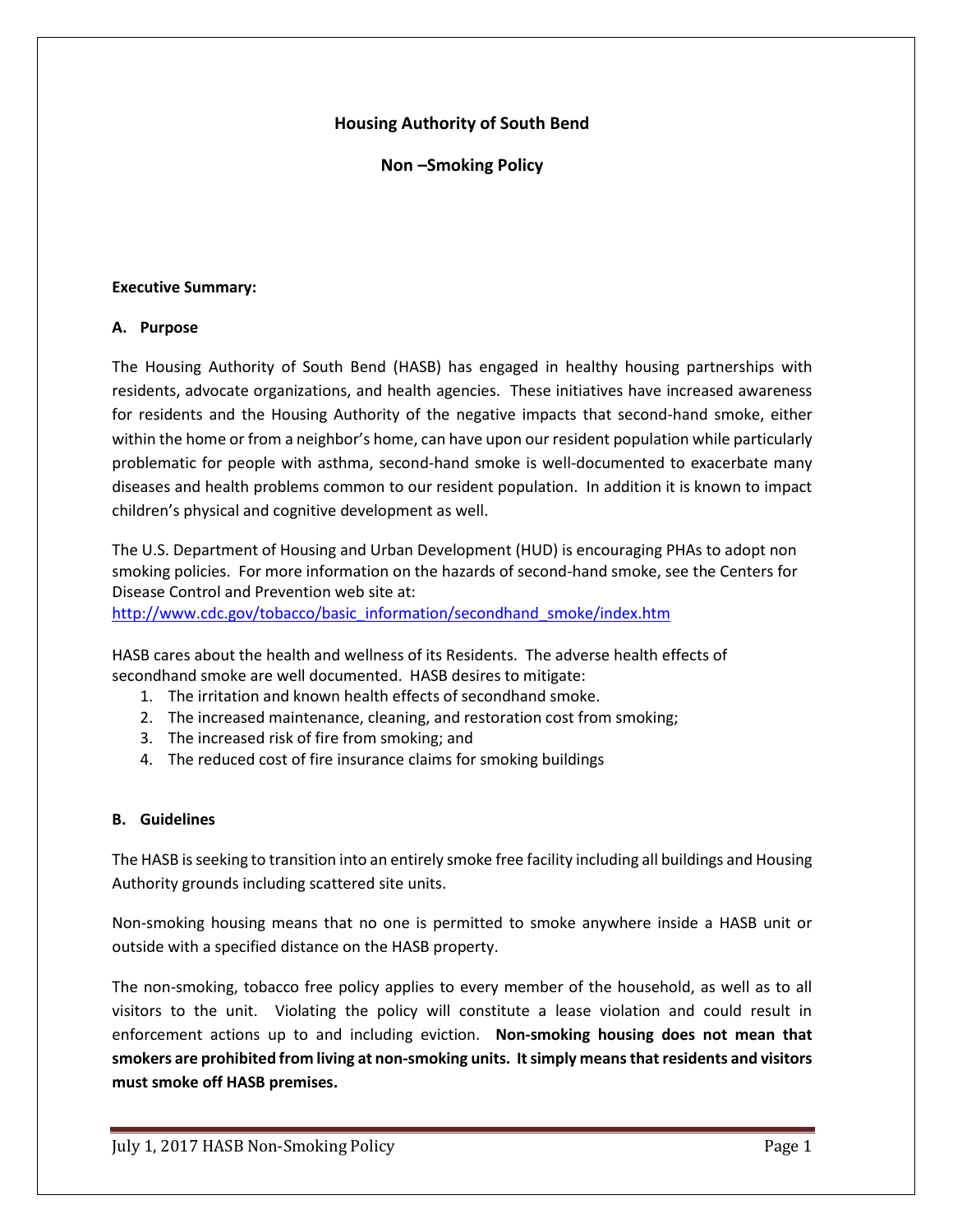Our partners, specifically Commit to Quit, will continue to work directly with the resident community to offer education and cessation services in the upcoming months. These services include access to cessation programs, a trained tobacco cessation speci8alist, support groups, referrals, and other resources.

**While the non smoking, tobacco free housing policy does not require smokers to quit or to move, smoking cessation and education resources will be available to all HASB residents during the implementation period.**

## **II. Proposed Policy:**

- 1. Purpose: The purpose of the non-smoking policy is to mitigate the irritation and known health effects of second-hand smoke in the Housing Authority of South Bend (HASB), buildings, units and grounds.
- 2. Definition of Smoking: The term "smoking" means inhaling, exhaling, breathing or carrying any lighted cigarette, cigar, pipe or other tobacco product, as well as well as marijuana or any other similar lighted product in any manner or any form, including all electronic smoking devices.
- 3. Non-Smoking Building: a Non-Smoking Building means that smoking is prohibited by residents and their guests in all units, hallways, and common areas. Violating the policy (by smoking in a Building), will constitute a lease violation and could result in enforcement actions up to and including eviction.
- 4. Non-Smoking grounds; Non-Smoking Grounds means that smoking is prohibited by residents, employees, and guests 25 feet from all HASB property. Violating the policy (by smoking on HASB grounds) will constitute a lease violation and could result in enforcement actions up to and including eviction.
- 5. Lease Enforcement of Non-Smoking Policy: A violation of the Non-Smoking Policy shall be considered a breach of the Lease and shall give the HASB and resident all of the enforcement rights contained in the Lease.
- 6. HASB to Promote Non-Smoking Policy: HASB shall post no-smoking signs at entrances to all Buildings and promote the Non-Smoking policy as appropriate in meetings and discussion with residents.
- 7. Residents to Promote Non-Smoking Policy: residents shall inform their guests and occupants of the Non-Smoking Policy.

### **III. Proposed Process and Timeline:**

The following steps describe the timeline and process by which the HASB proposes to implement the policy at family and elderly sites: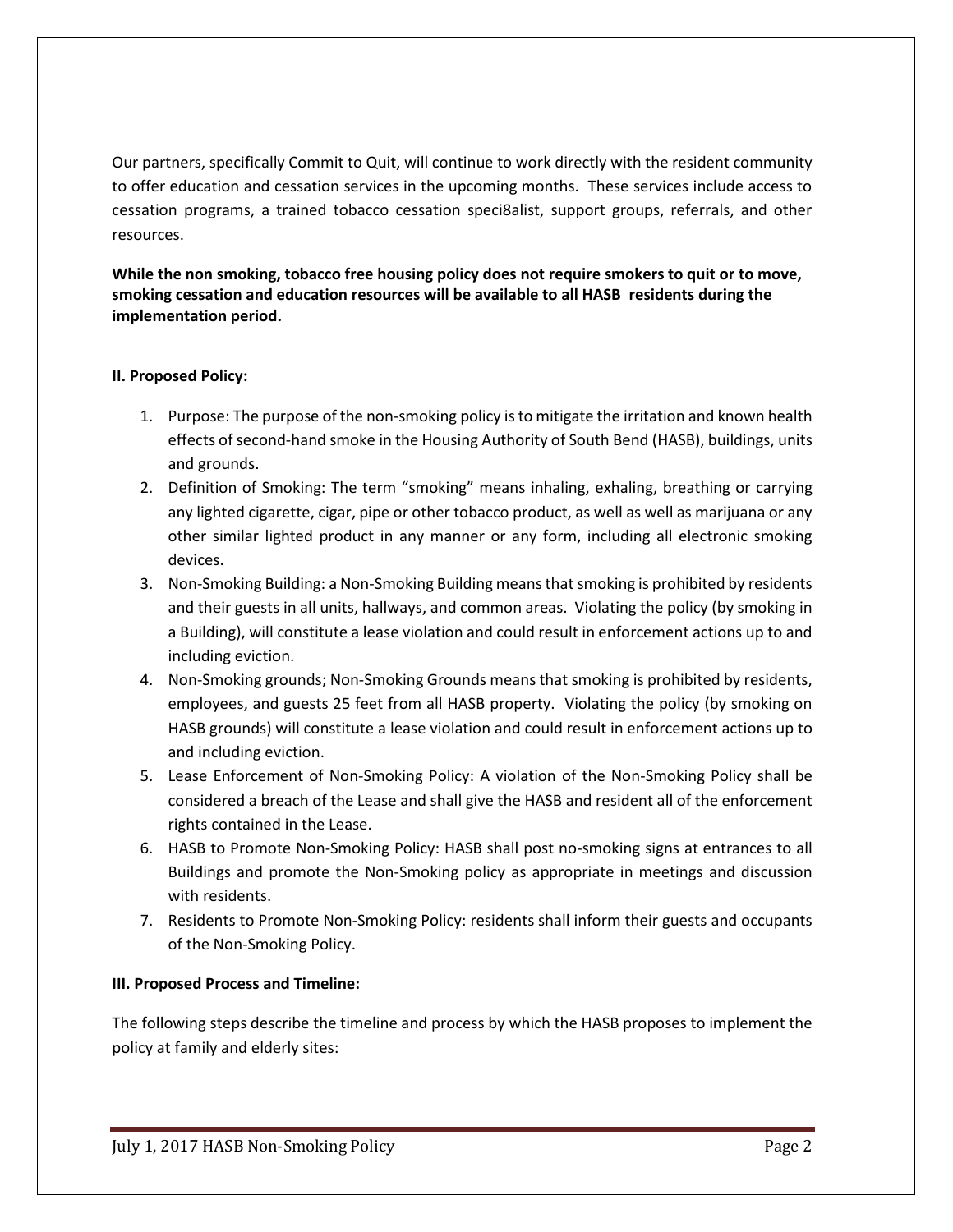- 1. The HASB will continue to conduct surveys, outreach and community forums on an ongoing basis to ensure that HASB residents are aware of the proposed policy and able to make suggestions about its implementation.
- 2. Partner agencies, including Commit to Quit, will also work directly with the resident community to offer education and cessation services. While the non-smoking and tobacco free housing policy does not require smokers to quit or to move, smoking cessation and education resources will be available to all HASB residents during the implementation period.
- 3. Upon HUD approval of the 2017 Agency Plan, HASB will begin to execute the new Lease Addendum with existing resident re-certification and with new placements. The Lease Addendum will alert new and existing residents that their housing facility is scheduled to become nonsmoking and tobacco free by February 1, 2018, to be noticed by HASB.

**The earliest date that HASB expects to implement this policy is July 1, 2017**.

## **IV. effect of Breach and Right to Terminate Lease**

A breach of this Lease Addendum shall give each party all the rights contained herein, as well as the rights contained in the Lease. A material or continuing breach of this Addendum shall be a material breach of the Lease and grounds for termination of the Lease by the Property Manager. **Tenant acknowledges that the remedy for smoking within a unit may be the assessment of a charge of up to two hundred-fifty dollars (\$250.00) for each smoking incident. Charges will be used by HASB towards the costs of refurbishing the unit.**

## **Enforcement:**

If a resident is found to be in violation of the No Smoking Policy, the following steps will be taken:

- First Offense Writing Warning
- Second Offense \$250.00 Fine
- Third Offense Eviction proceedings will begin

**HASB Not a Guarantor of Smoke-Free Environment.** Resident acknowledges that HASB's adoption of a non-smoking living environment does not make the HASB or any of its employees the guarantor of Resident's health or of the non-smoking condition of the resident's unit and the common areas. However, HASB shall take reasonable steps to enforce the non-smoking terms of its leases and to make the Non-Smoking Area as smoke-free as is reasonable possible. HASB is not required to take steps in response to smoking unless HASB knows of said smoking or has been given written notice of said smoking.

Disclaimer by HASB. Resident acknowledges that HASB's adoption of a non-smoking living environment, does not in any way change the standard of care that the HASB or Employees would have to a resident household to render buildings and premises designated as non-smoking any safer, more habitable, or improved in terms of air quality standards than any other rental premises. HASB specifically disclaims any implied or express warranties that the building, common areas, or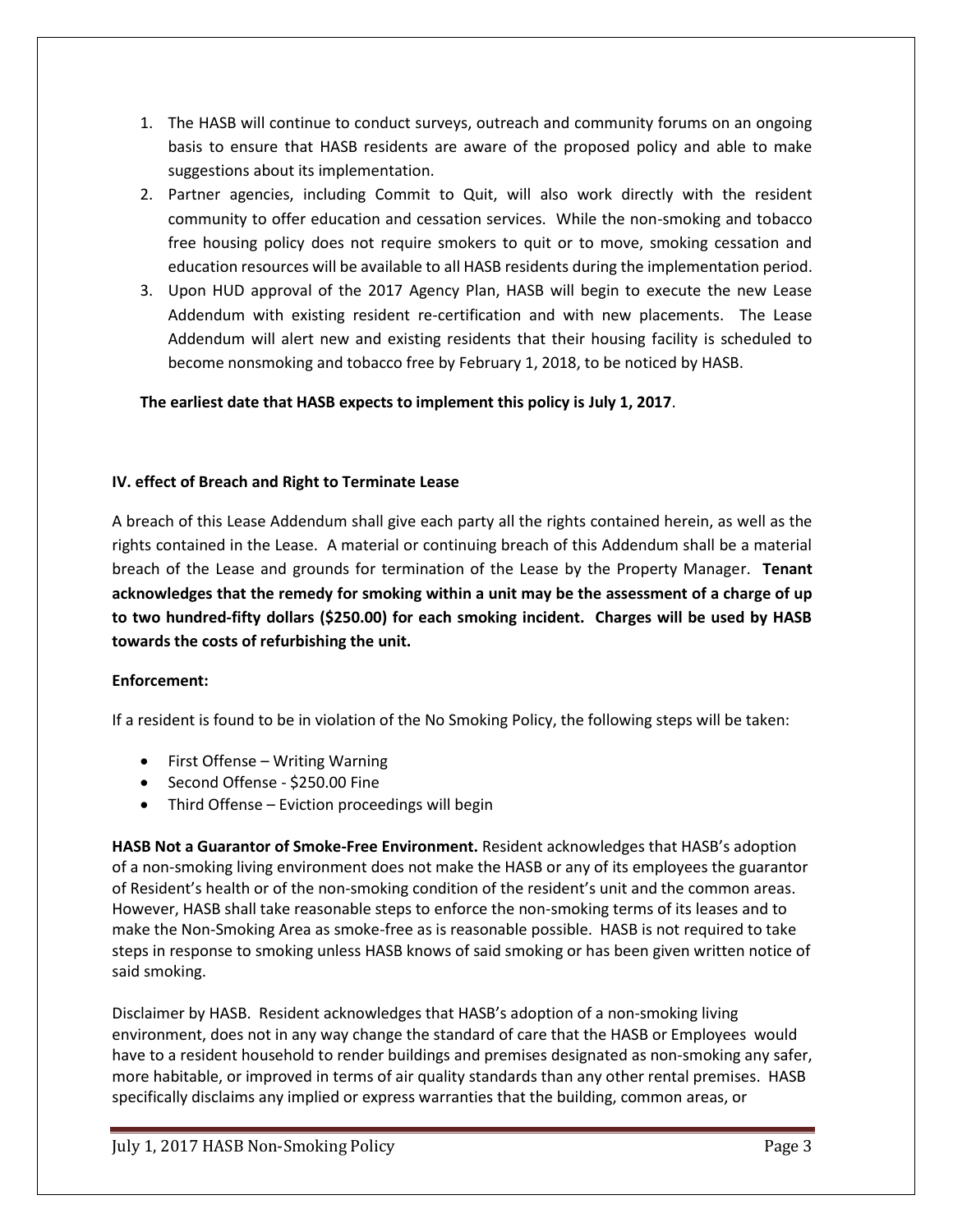Resident's premises will have any higher or improved air quality standards than any other rental property. HASB cannot and does not warrant or promise that the rental premises or common areas will be free from secondhand smoke. Resident acknowledges that HASB 's ability to police, monitor, or enforce the agreements of Addendum is dependent in significant part on voluntary compliance by Resident and Resident's guests, as well as by other residents and guests in other parts of the Non-Smoking Area. Residents with respiratory ailments, allergies, or any other physical or mental condition relating to smoke are put on notice that HASB does not assume any higher duty of care to enforce this Addendum than any other HASB obligation under the Lease.

### **PROHIBITION OF ELECTRIONIC SMOKING DEVICE USE IN SMOKE-FREE PLACES:**

### **PURPOSE:**

The Housing Authority of South Bend is committed to providing a safe, orderly, and productive environment for its employees and the public who enter the premises.

### **POLICY:**

In addition to HASB's Smoke-Free Policy the use of electronic smoking devices (also known as electronic cigarettes or "e-cigarettes") is prohibited in any place where smoking or use of tobacco products is prohibited.

This directive applies to all residents, employees, and visitors who enter the work setting or environment which includes all facilities and properties of the Housing Authority of South Bend.

### **RATIONALE:**

The use of electronic smoking devices is potentially hazardous to health and is disruptive to an orderly, productive environment. The use of electronic smoking devices in existing smoke free locations threatens to undermine compliance with smoking regulations, confuses the public and residents and reverses the progress that has been made.

By prohibiting the use of electronic smoking devices in places where smoking is prohibited, HASB protects it residents, employees, and visitors from involuntary exposure to the secondhand byproducts of electronic smoking devices such as "e-vapor" products.

### **DEFINITIONS:**

Electronic smoking device: Any electronic product that can be used to simulate smoking in the delivery of nicotine or other substances to the person inhaling from the device, including but not limited to an electronic cigarette, electronic cigar, electronic cigarillo, or electronic pipe, and any cartridge or other component of the device or related product.

# **NON-SMOKING POLICY ADDENDUM**